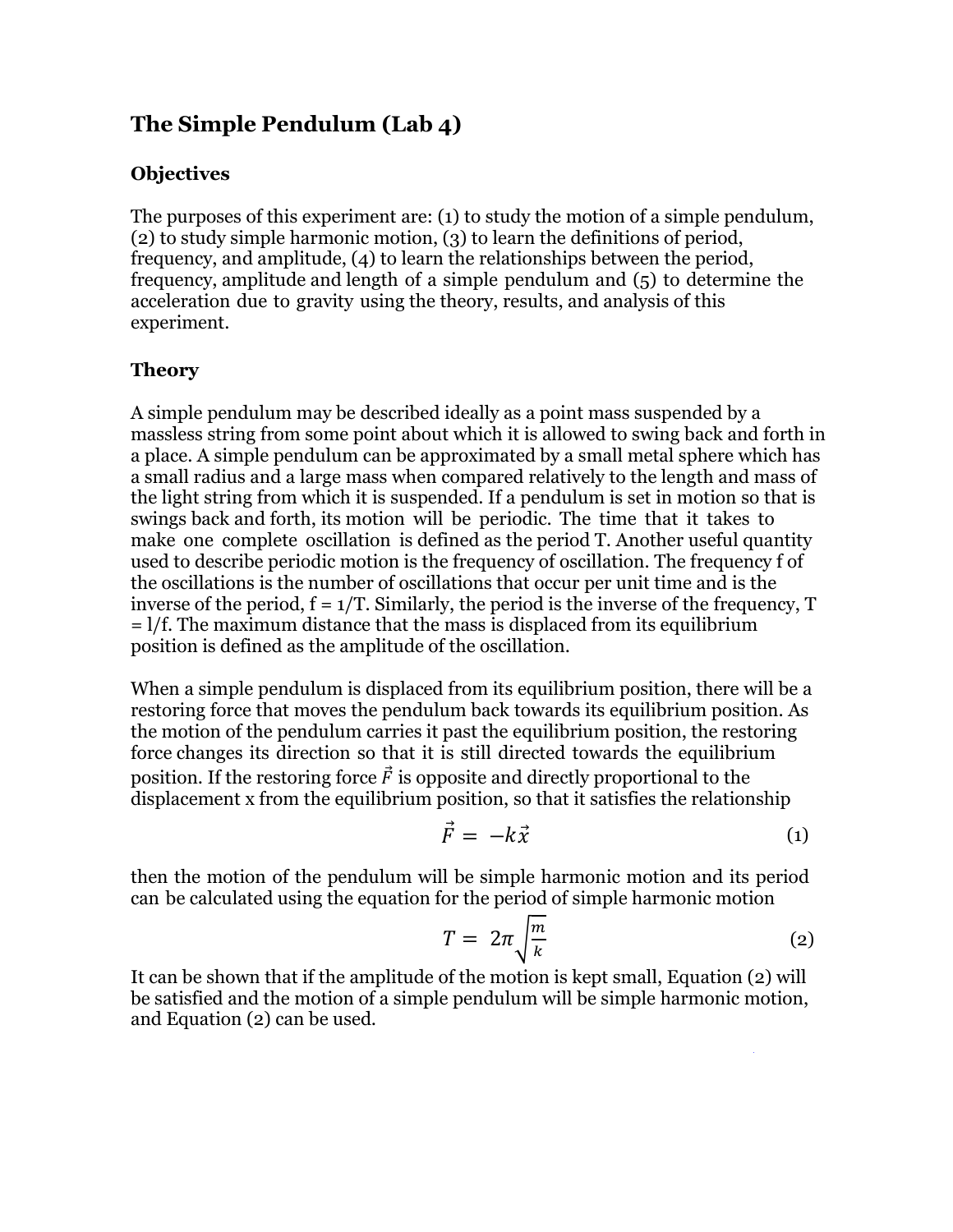

Figure 1. Diagram illustrating the restoring force for a simple pendulum.

The restoring force for a simple pendulum is supplied by the vector sum of the gravitational force on the mass, mg, and the tension in the string, T. The magnitude of the restoring force depends on the gravitational force and the displacement of the mass from the equilibrium position. Consider Figure 1 where a mass m is suspended by a string of length *l* and is displaced from its equilibrium position by an angle  $\theta$  and a distance x along the arc through which the mass moves. The gravitational force can be resolved into two components, one along the radial direction, away from the point of suspension, and one along the arc in the direction that the mass moves. The component of the gravitational force along the arc provides the restoring force F and is given by

$$
F = -mg\sin\theta\tag{3}
$$

where g is the acceleration of gravity,  $\theta$  is the angle the pendulum is displaced, and the minus sign indicates that the force is opposite to the displacement. For small amplitudes where  $\theta$  is small, sin $\theta$  can be approximated by  $\theta$  measured in radians so that Equation (3) can be written as

$$
F = -mg \theta \tag{4}
$$

The angle  $\theta$  in radians is x/l, the arc length divided by the length of the pendulum or the radius of the circle in which the mass moves. The restoring force is then given by

$$
F = -mg\frac{x}{l} \tag{5}
$$

and is directly proportional to the displacement x and is in the form of Equation (1) where  $k = \frac{m}{l}$  $\frac{18}{1}$ . Substituting this value of k into Equation (2), the period of a simple pendulum can be found by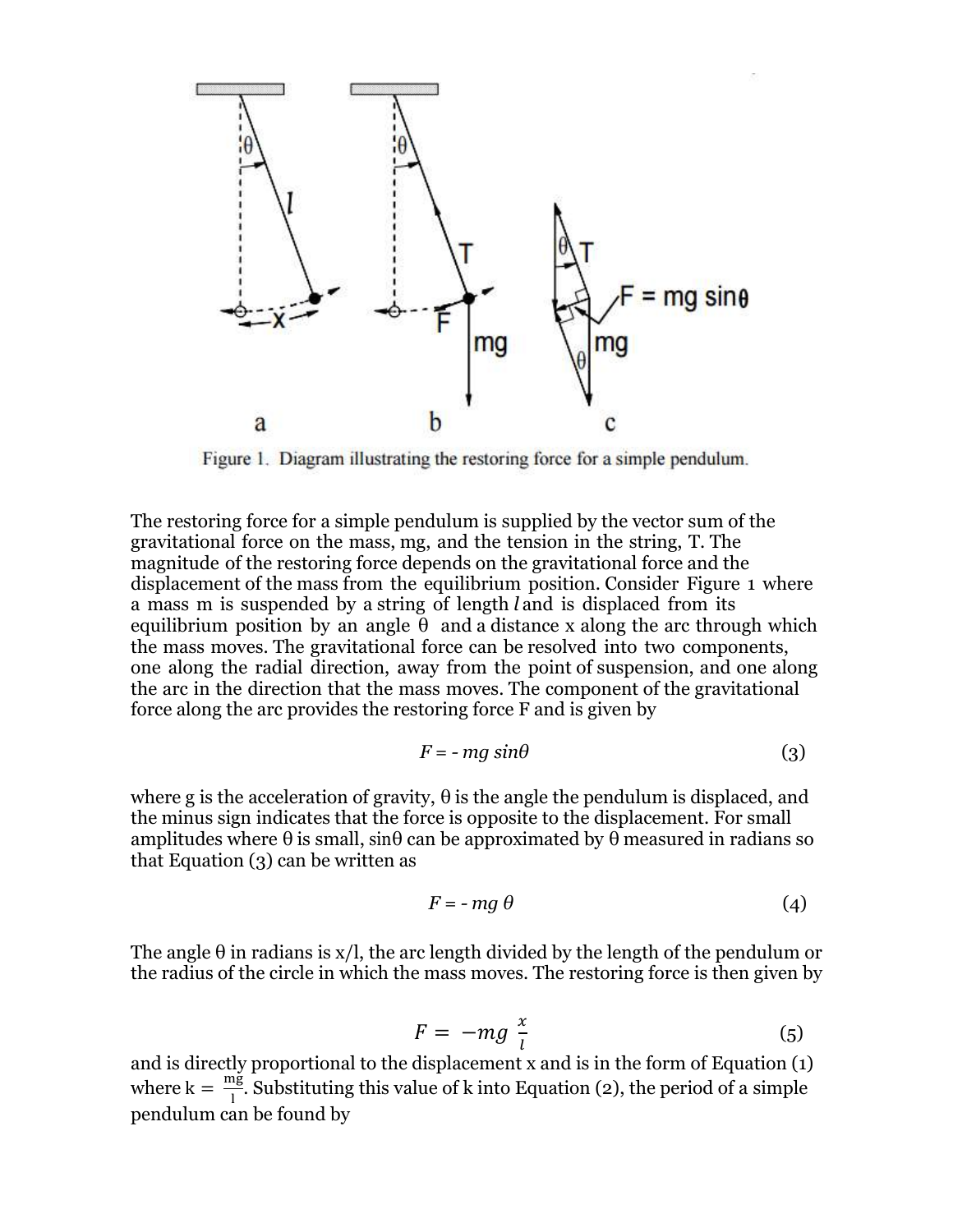$$
T = 2\pi \sqrt{\frac{m}{\left(\frac{mg}{l}\right)}}
$$
 (6)

and

$$
T = 2\pi \sqrt{\frac{l}{g}}\tag{7}
$$

Therefore, for small amplitudes the period of a simple pendulum depends only on its length and the value of the acceleration due to gravity.

## **Apparatus**

The apparatus for this experiment consists of a support stand with a string clamp, a small spherical ball with a 125 cm length of light string, a meter stick, a vernier caliper, and a timer. The apparatus is shown in Figure 2.

## **Procedure**

1. The simple pendulum is composed of a small spherical ball suspended by a long, light string which is attached to a support stand by a string clamp. The string should be approximately 125 cm long and should be clamped by the string clamp between the two flat pieces of metal so that the string always pivots about the same point.



Figure 2. Apparatus for simple pendulum.

2. Use a vernier caliper to measure the diameter d of the spherical ball and from this calculate its radius r. Record the values of the diameter and radius in meters.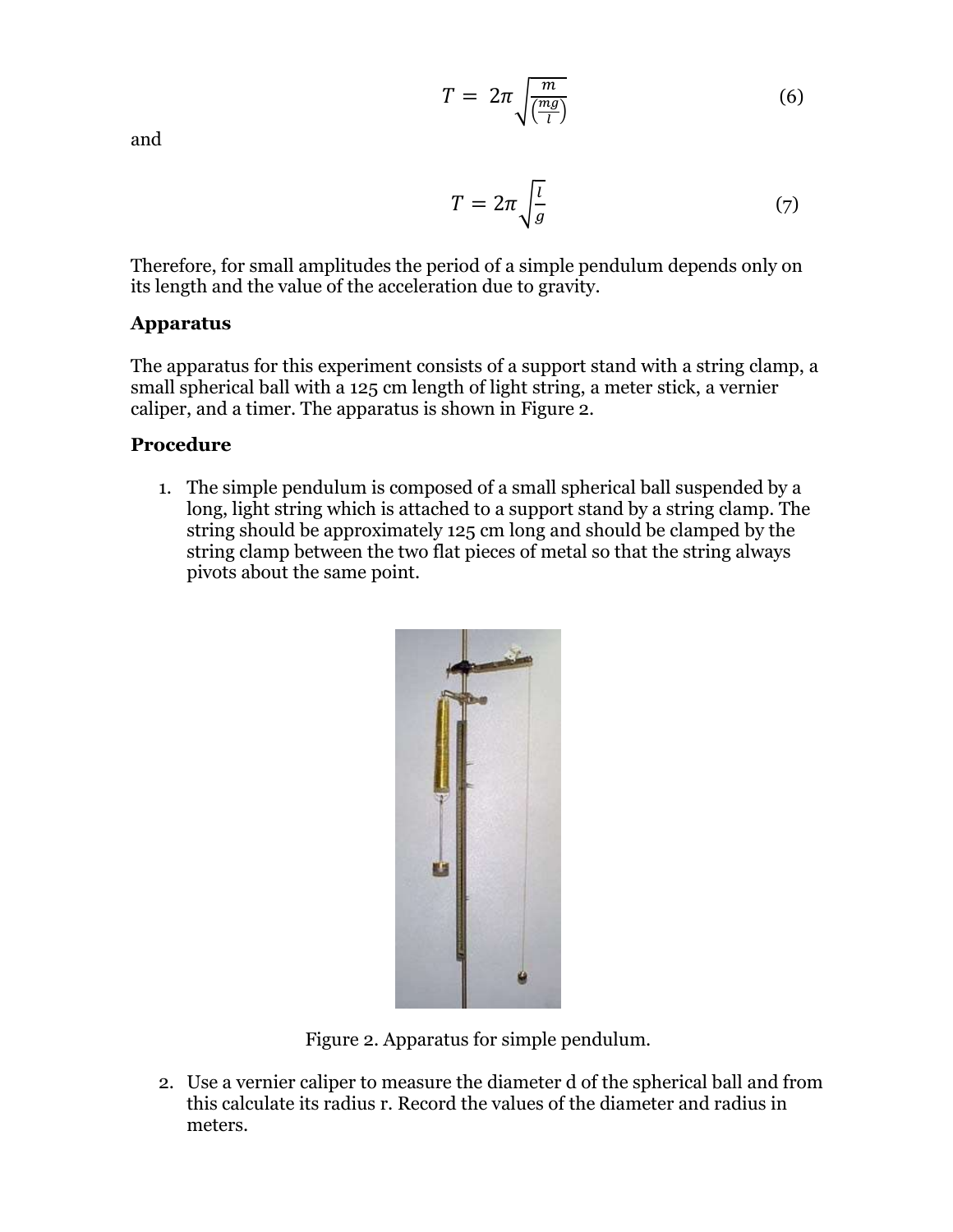- 3. Prepare an Excel spreadsheet like the example shown in Figure 3. Adjust the length of the pendulum to about .10 m. The length of the simple pendulum is the distance from the point of suspension to the center of the ball. Measure the length of the string *l<sup>s</sup>* from the point of suspension to the top of the ball using a meter stick. Make the following table and record this value for the length of the string. Add the radius of the ball to the string length *l<sup>s</sup>* and record that value as the length of the pendulum  $l = l_s + r$
- 4. Displace the pendulum about 5º from its equilibrium position and let it swing back and forth. Measure the total time that it takes to make 50 complete oscillations. Record that time in your spreadsheet.
- 5. Increase the length of the pendulum by about 0.10 m and repeat the measurements made in the previous steps until the length increases to approximately 1.0 m.
- 6. Calculate the period of the oscillations for each length by dividing the total time by the number of oscillations, 50. Record the values in the appropriate column of your data table.



Figure 3. Example of Excel spreadsheet for recording and analyzing data.

7. Graph the period of the pendulum as a function of its length using the chart feature of Excel. The length of the pendulum is the independent variable and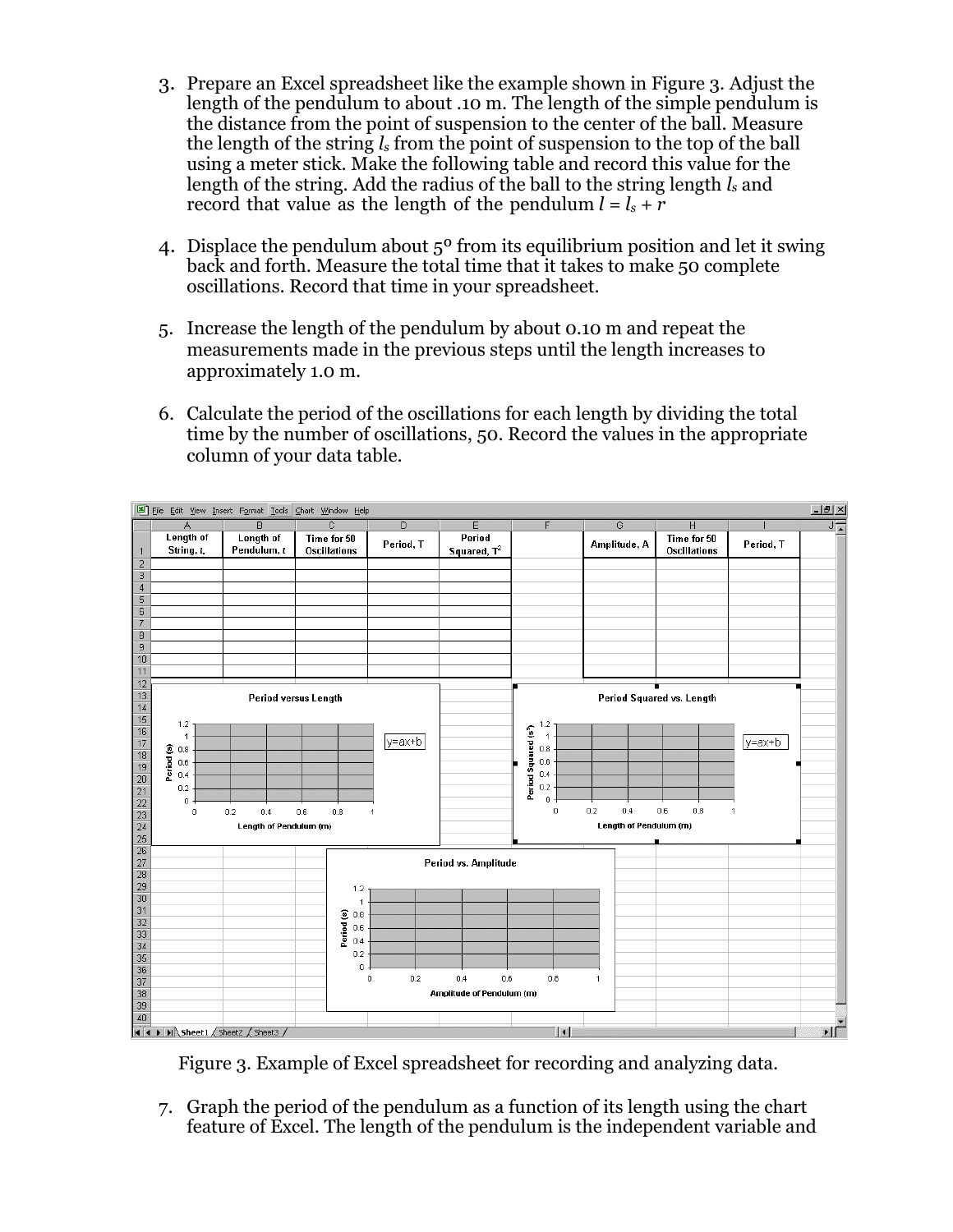should be plotted on the horizontal axis or abscissa (x axis). The period is the dependent variable and should be plotted on the vertical axis or ordinate (y axis).

- 8. Use the trendline feature to draw a smooth curve that best fits your data. To do this, from the main menu, choose *Chart* and then *Add Trendline* . . . from the dropdown menu. This will bring up a *Add Trendline* dialog window. From the *Trend* tab, choose *Power* from the *Trend/Regression* type selections. Then click on the *Options* tab and select *Display equations on chart* option.
- 9. Examine the power function equation that is associated with the trendline. Does it suggest the relationship between period and length given by Equation  $(7)?$
- 10. Examine your graph and notice that the change in the period per unit length, the slope of the curve, decreases as the length increases. This indicates that the period increases with the length at a rate less than a linear rate. The theory and Equation (7) predict that the period depends on the square root of the length. If both sides of Equation 7 are squared then

$$
T^2 = \frac{4\pi^2}{g}l\tag{8}
$$

If the theory is correct, a graph of  $T^2$  versus *l* should result in a straight line.

- 11. Square the values of the period measured for each length of the pendulum and record your results in the spreadsheet.
- 12. Use the chart feature again to graph the period squared,  $T^2$ , as a function of the length of the pendulum *l*. The period squared is the dependent variable and should be plotted on the y axis. The length is the independent variable and should be plotted on the x axis.
- 13. Examine your graph of T<sup>2</sup> versus *l* and check to see if there is a linear relationship between  $T^2$  and *l* so that the data points lie along a line.
- 14. Use the trendline feature to perform a linear regression to find a straight line that best fits your data points. This time from the *Add Trendline* dialog window. Choose *Linear* from the *Trend/Regression* type selections. Click on the *Options* tab and once again select the *Display equations on chart* option. This should draw a straight line that best fits your data and should display the equation for this straight line.
- 15. Equation (8) is of the form y=ax+b, where y=T<sup>2</sup>, a= $4\pi^2/g$ , and x=l. b is 0. A graph of T<sup>2</sup> versus *l* should therefore result in a straight line with a slope  $a=4\pi^2/g$ . From the equation for the trendline record the value for the slope a, and from the equation  $a = 4\pi^2/g$  find g, the acceleration due to gravity.